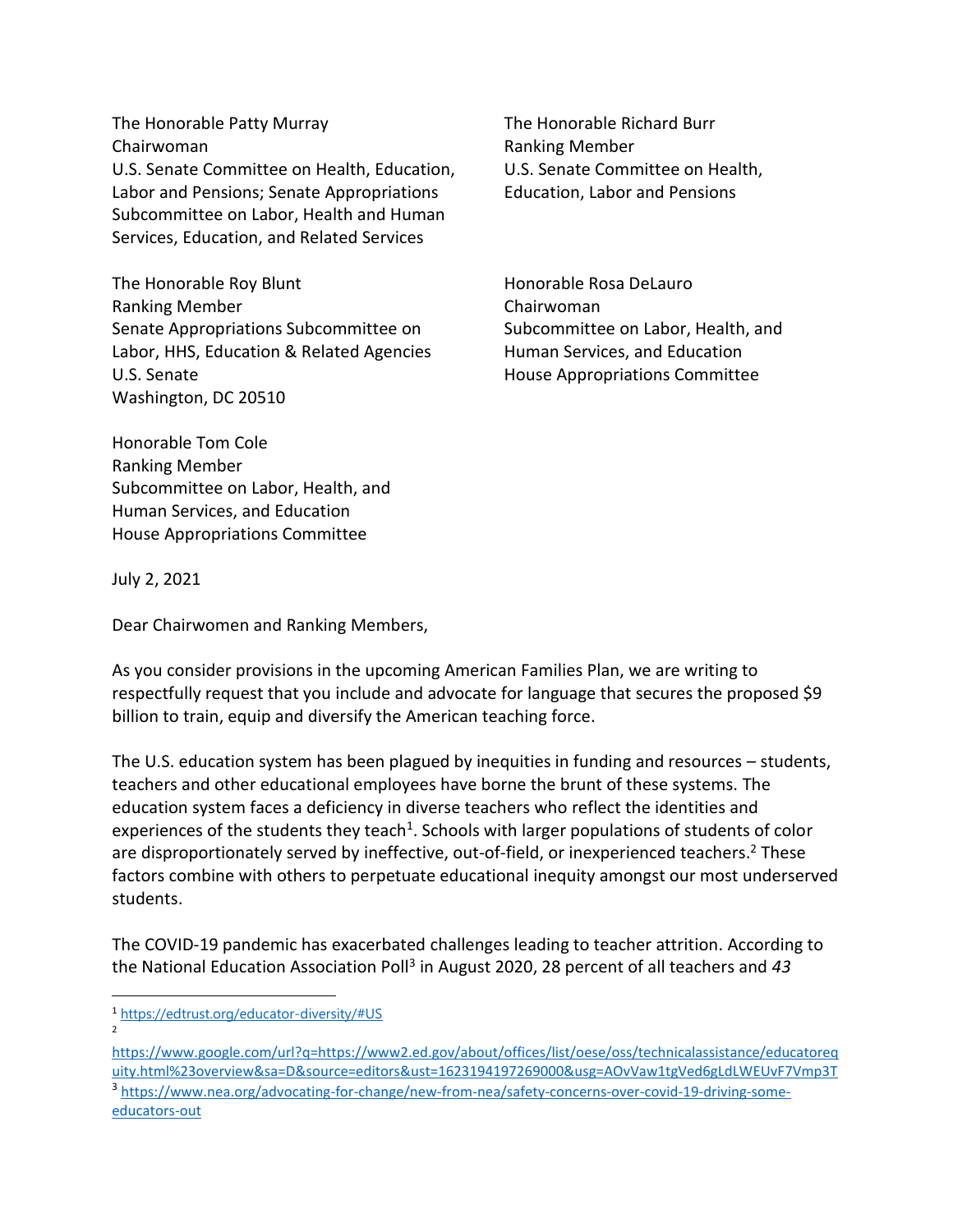*percent of Black teachers* said they were more likely to retire early or leave the profession. Effective teacher leadership programs retain effective teachers, support all teachers, build positive school culture, and build a talent pipeline with benefits for years to come. Research indicates that teachers of color improve social and emotional learning as well as achievement for all students<sup>4</sup>. Finally, research demonstrates that high quality teacher preparation programs such as teacher residencies increase racial diversity and improve teacher retention.

We the undersigned support the Biden-Harris Administration's inclusion of the American Families Plan for Education and Preparation for Teachers, starting with making a down payment in the FY22 appropriations budget. *While the following numbers represent the FY22 appropriations budget, we completely support the overall \$9 billion allocated in the American Families Plan.* We recommend the following initiatives be included in that section of the Plan:

- **Address teacher shortages, improve teacher preparation, and strengthen pipelines for teachers of color.**
	- o Invest \$280 million in Grow Your Own (GYO) programs and year-long, paid teacher residency programs that emphasize the research-based components of comprehensive preparation programs and include intensive clinical practice that is tightly integrated with coursework on teaching. This plan should target \$40 million for teacher preparation at HBCUs, TCUs, and MSIs through the Augustus F. Hawkins Centers of Excellence Grant program and \$90 million for training of special education teachers. Such investment is outlined in the Teacher Diversity and Retention Act (H.R. 1197). GYO program funds should be prioritized for underresourced districts and include opportunities for paraeducators who are interested in pursuing teaching certifications.
	- $\circ$  Ongoing professional learning opportunities to advance culturally responsive teaching, relationship-building, use of multi-tiered systems of support and adoption of research-based and equitable alternatives to harmful disciplinary practices. Additionally, we recommend the inclusion of school support staff for professional learning opportunities. School support staff, who often live in the same communities as the students they serve, make up one-third of the K-12 workforce, and staff heavy student engagement areas such as buses, hallways, classrooms, cafeterias, front offices, and playgrounds.
	- $\circ$  States and district prep-partnerships should be required to report on: goals for increasing racial diversity of the educator workforce and data on, the number of candidates who enter programs, the number of candidates who graduate programs, first time passage rates and scale scores on assessments used for teacher and school leader certification or licensure and the number of candidates who enter schools and remain in schools five years later, all disaggregated by race and ethnicity.
	- $\circ$  Residency programs should require rigorous selection and training of teacher mentors, intensive pre-service preparation grounded in culturally responsive pedagogy focused on the specific needs of teachers in high-need schools with a

<sup>4</sup> <https://www.edworkingpapers.com/ai19-93>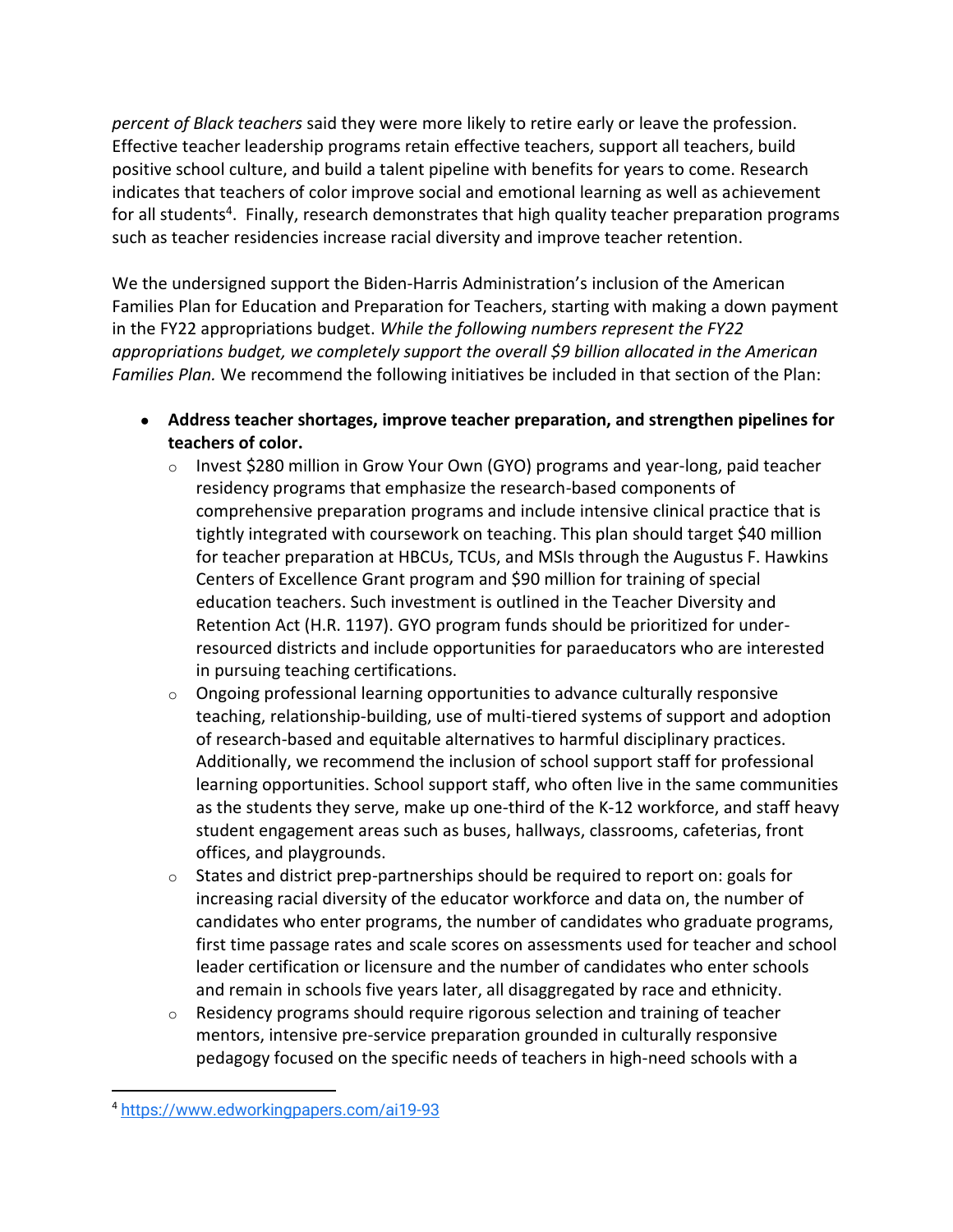diverse set of students and aligned induction support.

- $\circ$  Provide administrative support for states and districts to implement demonstrably effective alternative routes to certification that include strong year-long clinical experiences that are tightly aligned with the coursework on teaching delivered by an educator preparation program and allow experienced paraeducators to remain in their current positions, worksites, and communities, while pursuing certification.
- $\circ$  Support high-quality evidence based alternative educator preparation pathways and programs which yield diverse and demonstrably effective new educators.
- $\circ$  Significantly increase financial assistance for aspiring educators, including those in grow your own programs and design or strengthen programs that provide educational financial assistance to prospective educators.

## ● **Invest in educator leadership.**

 $\circ$  Invest \$200 million to support: teacher leadership opportunities and differentiated career pathways that support student success and teacher agency and high-quality peer-to-peer mentorship programs for teachers. Investments in leadership and peer mentoring opportunities should also be available for school support staff and specialized instructional support personnel. Funds should be prioritized for educator leadership roles in high-need schools and districts, and schools and districts should be required to demonstrate alignment with state-wide goals to increase the diversity of the workforce. Additionally, states and districts should expand evidenced-based mentorship opportunities for all staff of color and ensure they are led proportionately by leaders of color.

# ● **Help current teachers earn in-demand credentials.**

- $\circ$  Provide financial support for teachers pursuing in-demand credentials in shortage areas, advanced certification like National Board Certification, and incentives for teachers with in-demand and advanced credentials to remain in the classroom. Financial support and professional learning for in-demand student services (e.g., supporting students with special needs, supporting English language learners, etc.) should also be made for paraeducators and other support staff. Specifically, these supports should be prioritized for prospective and current educators in high-poverty schools or schools experiencing teacher shortages.
- $\circ$  Provide financial support for administrative credentials for diverse teachers.

Where possible, hold recipients of funds accountable to include input from a diverse set of educators and research-based methods, and to report on outcomes, disaggregated by race and ethnicity. These issues can be immediately addressed with the intentional and thoughtful allocation of resources. The proposed solutions above are rooted in the needs and opinions of teachers. Below is the rationale for these solutions:

# **Address teacher shortages, improve teacher preparation, and strengthen pipelines for teachers of color.**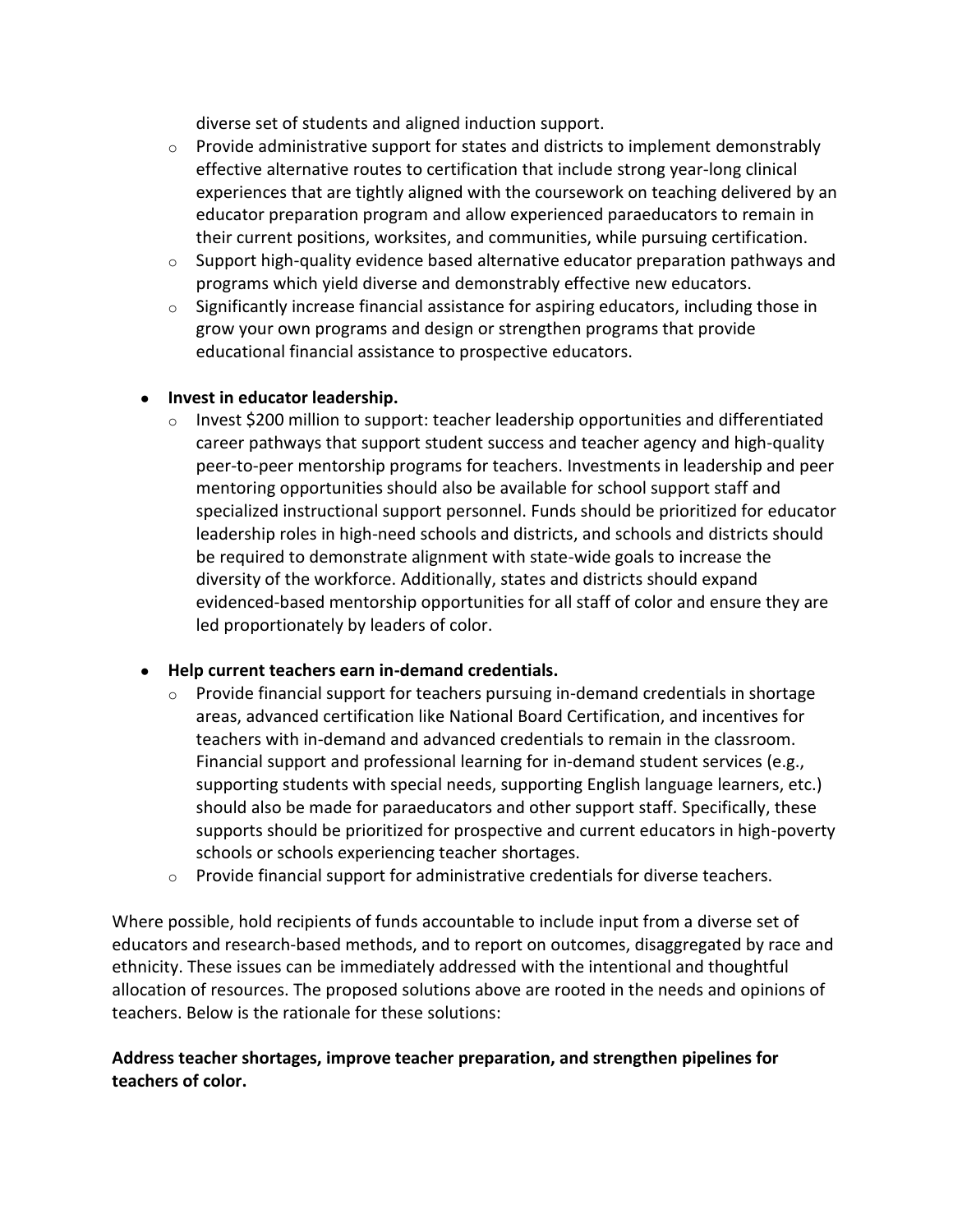Teachers of color are leaving the workforce at a higher rate than their white counterparts.<sup>5</sup> The Augustus F. Hawkins Centers of Excellence Grant program would provide essential resources to HBCUs, TCUs, HSIs and other MSIs that can be used to enhance educator preparation programs by providing extensive clinical experience amongst other things. While there should be a strong emphasis on teacher recruitment, it is important that we look for solutions to retain teachers, especially teachers of color. In a report by Teach Plus and the Education Trust,<sup>6</sup> teachers of color reported that one key lever for retaining teachers of color is mentorship for new teachers.

High-quality preparation programs are key to increasing the recruitment pipeline and retention of diverse teachers. Clinical programs give prospective students access to culturally relevant, social emotional learning and training on data-based practices.

Grow Your Own programs that focus on paraeducators could help sustain and diversify the K-12 teacher workforce, while also providing a career pathway for paraeducators who are already committed to the profession and want to pursue a teaching degree. A focus on paraeducators can also help lift working women, especially women of color, out of poverty by helping them obtain higher-paying jobs. At least 65% of paraeducators have household incomes that are twice the poverty level; 88% are women; and 40% are persons of color.

In addition to innovation in teacher preparation programs, there is room to innovate in teacher licensure assessments. In particular, licensure policies should be examined for racial bias and adopt elements that increase diversity while maintaining quality and rigor. Portfolio-based assessments have been effective at helping teachers hone their skills as they work through their portfolios.

# **Invest in educator leadership**.

Effective teacher leadership programs support new teachers, retain effective teachers, build strong school culture (beyond the teacher population to include students and school staff) and build a talent pipeline with positive benefits for years to come.

*It is imperative that we work with teachers and their unions create the ecosystem that allows teachers to lead in their schools, districts, and states, while still honoring their time.* Educators, particularly educators of color, often take on work that stretches beyond classroom walls; but this "invisible tax" is rarely recognized and appropriately compensated.

Reimagining teacher leadership structures means that we facilitate and empower teachers to:

- Lead professional learning for colleagues;
- Lead teams that analyze data, set goals, and work to support student success;
- Serve on school leadership teams;
- Tailor instructional practices and curricula, while still meeting required standards;

<sup>&</sup>lt;sup>5</sup>[https://teachplus.org/sites/default/files/downloads/teachers\\_of\\_color\\_retention\\_.pdf](https://teachplus.org/sites/default/files/downloads/teachers_of_color_retention_.pdf)

<sup>6</sup> <https://teachplus.org/DisruptTeacherTurnover>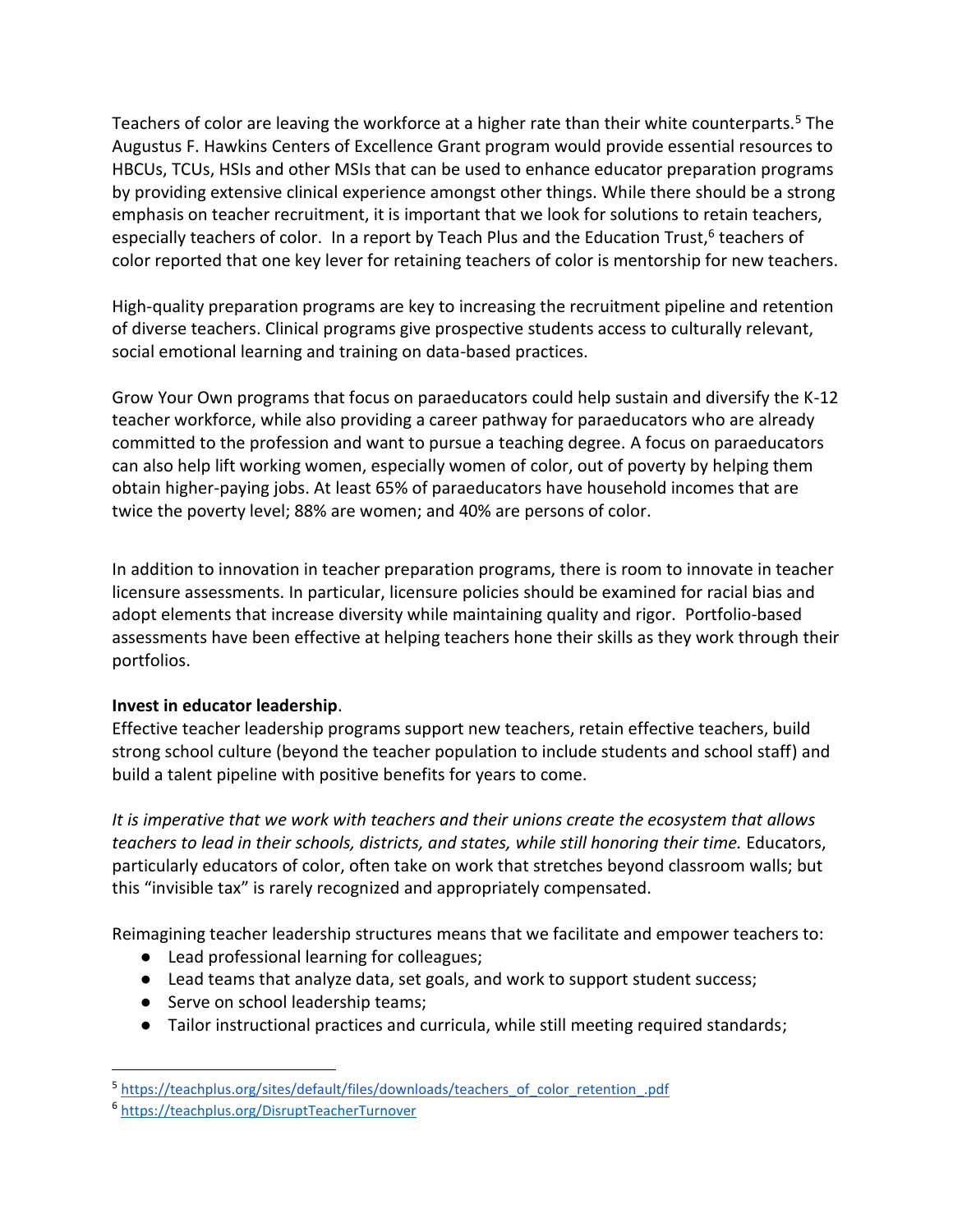- Join paid advisory committees to advise state and district leaders;
- And other pathways created using educator feedback.

The expectations for reimagining teacher leadership structures means that we invest by:

- Compensating teachers for their intentional time and efforts; holding the expectation that school, and district leaders commit to creating these opportunities for teachers; and
- Ensuring there is a federal investment in strategies to assist leaders in implementing these expectations.

Research demonstrates that culturally responsive teaching benefits students.<sup>7</sup> These benefits range from motivating and engaging students to promoting a sense of safety and belonging. Teachers around the nation are working every day on refining their lessons and interactions with their students. Teachers should be given financial support and incentives to create lessons and practices that can be shared with colleagues through collaboration and professional learning.

### **Help current teachers earn in-demand credentials.**

Vacancies in special education, bilingual education, science, and math are being filled by teachers who lack preparation and certification for those positions. Many are filling these roles by attaining an emergency credential, such as a waiver or a permit. According to California's educator equity plan, in 2013–14, nearly twice as many students in high-minority as in lowminority schools were being taught by a teacher on a waiver or permit (a teacher not yet even enrolled in a preparation program).<sup>8</sup> In addition, high-poverty schools are more likely to experience vacancies across the board.<sup>9</sup> This constitutes a shortage. More importantly, this constitutes an inequity to our most vulnerable students – students of color, learning English, in poverty and/or in need of special education services.

Fourteen percent of students nationwide need some type of special education service – yet special education teachers are leaving the profession at almost double the rate of general education teachers.<sup>10</sup> General education teachers rely on the expertise of these teachers to receive guidance on how to best accommodate these students. There is a shortage of special education teachers in our education system, along with other in demand educators like those who teach math, science, and bilingual education.

We must create a sustainable pipeline that will incentivize prospective and current educators to attain in-demand credentials. While we believe recruiting teachers and financing their indemand credentials is essential, we need to adopt other measures proposed in this letter to

<sup>&</sup>lt;sup>7</sup> [https://www.newamerica.org/education-policy/edcentral/5-ways-culturally-responsive-teaching-benefits](https://www.newamerica.org/education-policy/edcentral/5-ways-culturally-responsive-teaching-benefits-learners/)[learners/](https://www.newamerica.org/education-policy/edcentral/5-ways-culturally-responsive-teaching-benefits-learners/)

<sup>&</sup>lt;sup>8</sup> [https://learningpolicyinstitute.org/sites/default/files/product-files/A\\_Coming\\_Crisis\\_in\\_Teaching\\_REPORT.pdf](https://learningpolicyinstitute.org/sites/default/files/product-files/A_Coming_Crisis_in_Teaching_REPORT.pdf)

<sup>9</sup> <https://caldercenter.org/missing-elements-discussion-teacher-shortages>

<sup>10</sup> [https://soeonline.american.edu/blog/special-education-teacher-](https://soeonline.american.edu/blog/special-education-teacher-shortage#:~:text=Several%20factors%20are%20driving%20the,and%20support%20also%20factor%20heavily)

[shortage#:~:text=Several%20factors%20are%20driving%20the,and%20support%20also%20factor%20heavily.](https://soeonline.american.edu/blog/special-education-teacher-shortage#:~:text=Several%20factors%20are%20driving%20the,and%20support%20also%20factor%20heavily)